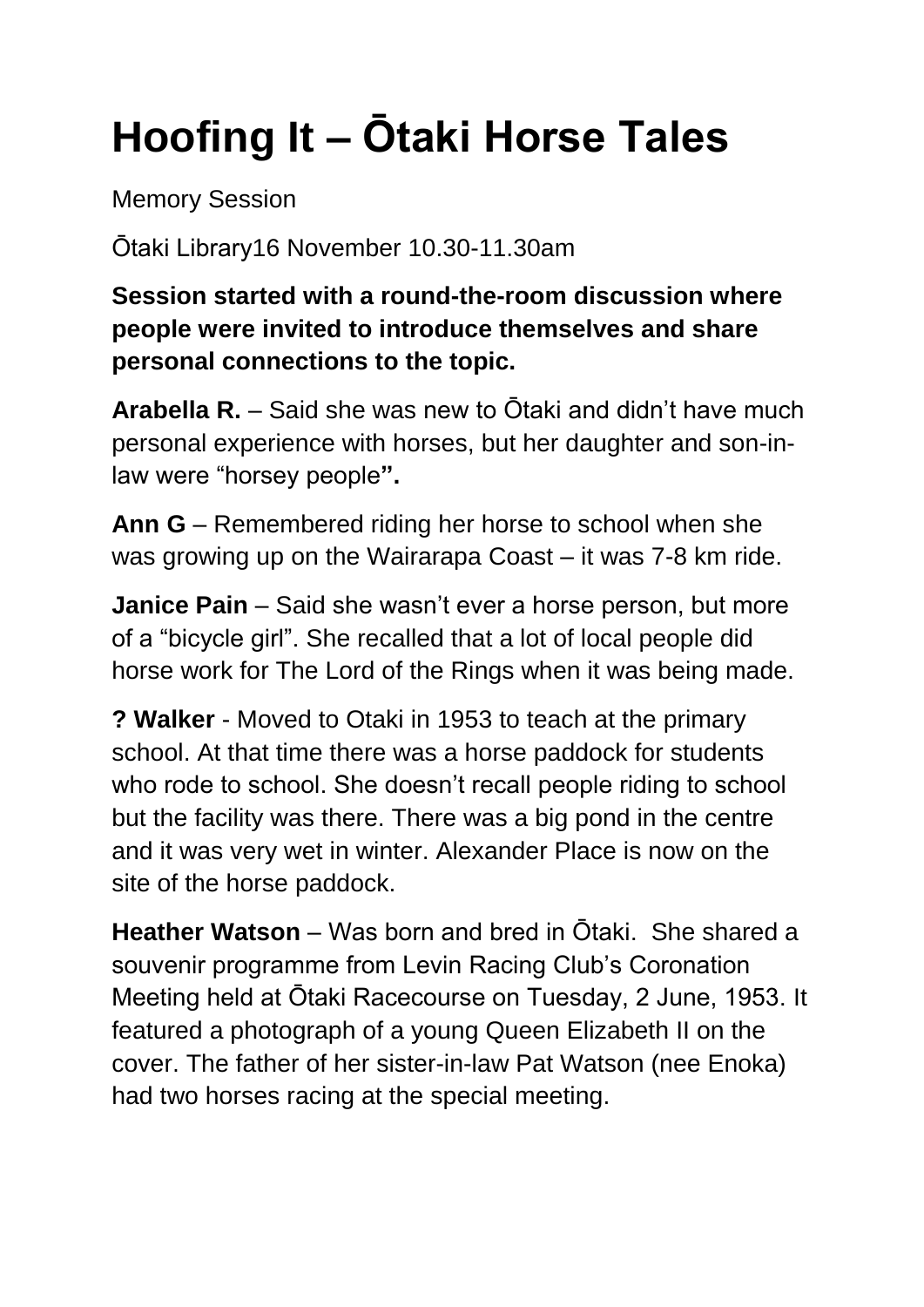Heather also recalled the night-soil man, a Mr Snowden – who used horse and cart to collect up buckets of waste. He fortunately had no sense of smell.

**Alan Stead** –Found it interesting when he first moved to Te Horo that there were so much stock out on the roads – including horses. He also recalled the trains passing through frequently with their freight of live sheep and cows.

Alan also recalled that his neighbour Rod Clifton, on the Main Highway, had a horse that he sometimes tied to a peach tree in the yard. One day the horse ate a few too many peaches, he crossed his front legs and staggered around drunkenly.

**Nan Heginbotham** – Lived in Waitara as a young girl and her father trained trotters there. Waverley was well known for its stables – the Melbourne Cup winning Kiwi was raised there. Nan rode her horse too school daily - which meant her teachers couldn't keep her at school late - as it was important to get her horse home on time.

Nan spent her holidays in Otaki with her grandparents and has clear memories of the "dunny-man" coming around on his horse and cart – her grandmother would always leave him a ½ crown at Christmas time.

**Noel McBeth** – Remembers his father being "mad on horses". He also recalls horses being used to gather and move firewood.

During Noel's childhood farmers still took their milk to the Rahui factory by horse and cart. Noel also recalled seeing horses being ridden down to the racecourse for track work – three at a time – with one rider in the centre and the other two horses rider-less on either side. Others also mentioned that it was a regular sight to see horses being run on Otaki Beach.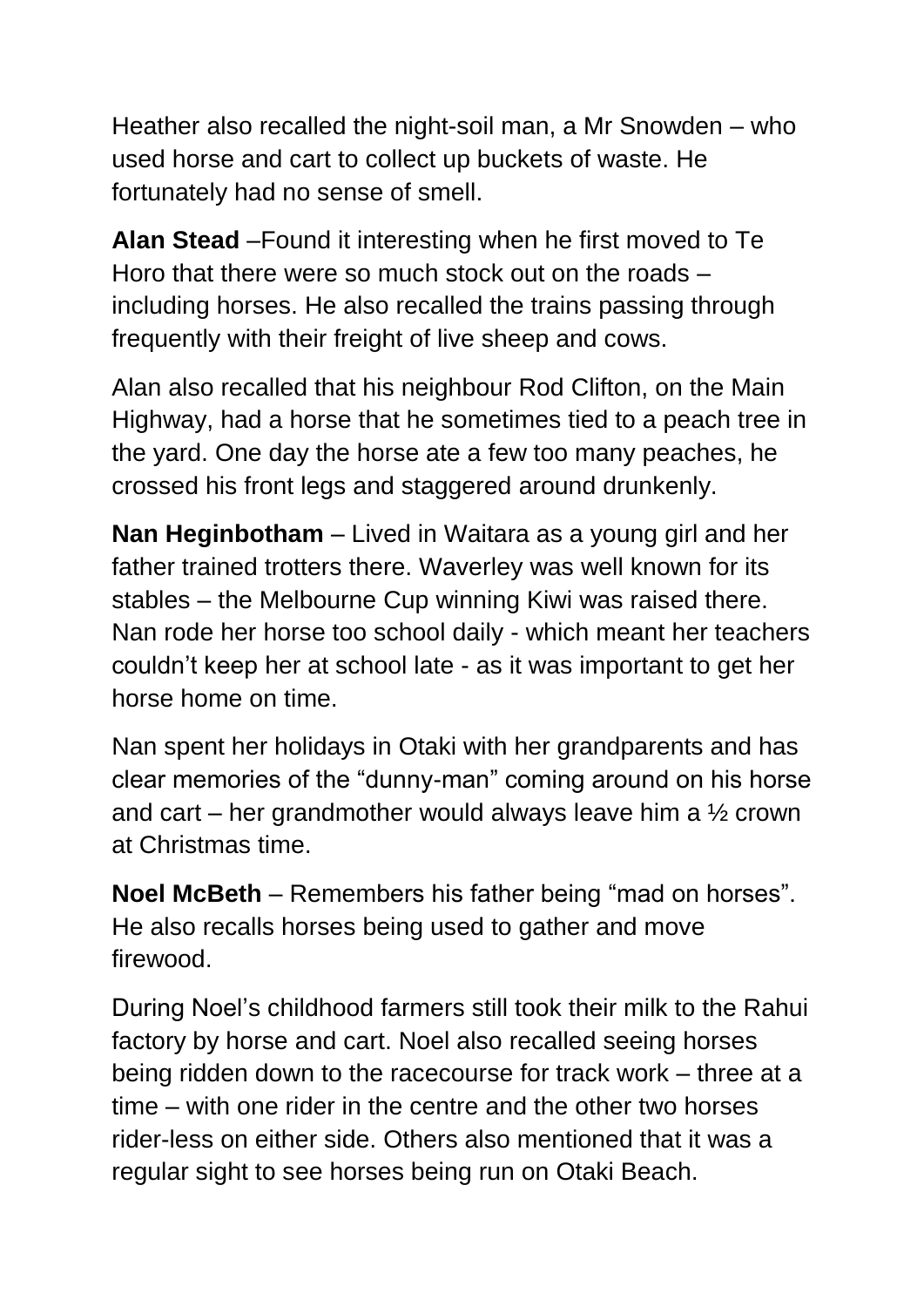**Meredith** (?)– recalled that milk was still being delivered by cart in Karori into the 1950s.

**Meredith's husband** – Was born in Invercargill. His father was a forest ranger in Hokonuis at a time when there was still a bit of sly-grogging going on – the famous Hokonui Moonshine. His father had a lot of workers during the depression years and often used a Clydesdale to get about his district.

During the Second World War he rode a big ginger stallion named Panzer – which wasn't a popular name considering it was also the name given to German tanks. He would have to "mount the beast".

**Joan Ludlum** – Her father Jack Taylor of Te Horo was the last drover in this area. As a child she was involved with the Pony Club and Hunt Club. When she was in standard three at Otaki School her classes were held in the old Masonic Lodge building. She rode to school and used the horse paddock next to the school.

**Patsy Whenuaroa (nee Kemsley)** – Patsy's father raced horses with different trainers. He was also an agent for a local bookmaker ("who shall remain nameless"). As a child she would travel with father "off-loading" money at different racecourses.

Patsy's husband was a rodeo and show-jumper – he also worked for a horse-trainer.

When Patsy was pregnant with her first child (in the 1960s) her husband dropped her off at the maternity hospital at 4am and went off to do track work.

She recalls that when she was young Mrs Royal's bakery on Main Street had a hitching post outside.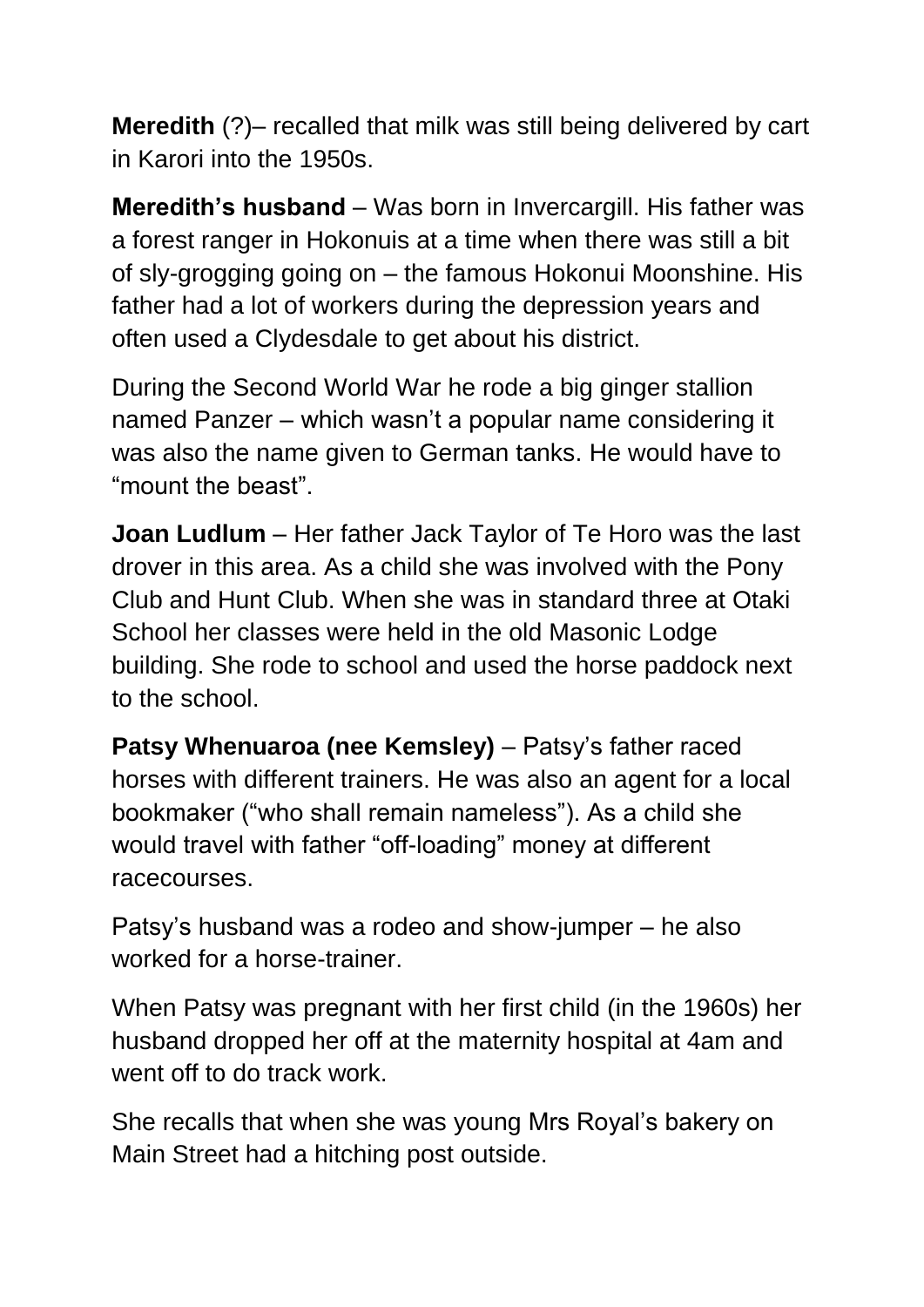Patsy told Joan Ludlum that they had an early connection that Joan might be unaware of. When Patsy's mother was young she used to bike between Waikanae and her home in Reikorangi. Her pushbike had no brakes and she used her feet to stop the bike – which was pretty tough on her shoes. But one day she ran directly into Jack Taylor (Joan's father) herding a mob of sheep. She came off her bike and ended up with a broken jaw.

**Glennis Balloch**– Glennis' father was a policeman in Foxton during the 1940s &50s. Her father often did duty at the Foxton racecourse which was always busy. She and her brother would collect up all the discarded tickets hoping for a winner amongst them.

**Di Hakaraia** – Di did not grow up in Otaki, but her husband Peter did. He told her a story about unhitching the night-soil man's horse when it was outside his family home in Aotaki Street. Peter and his accomplices gave the horse a "giddy-up" and the "night-soil' went flying all over the road.

**Joey Te Wiata** – Grew up at the back of Tainui Marae. His home had no electricity or running water. The family had three work horses that they would harness to go and get firewood at the beach.

Joey's father worked on the trams in Wellington. One day his father had a dream about a winning horse. Because he was busy Joey's father asked him to ride his bike down to the bookies on Tasman Road to put the bet on. They had no radio so didn't find out until later that they had won 125 pounds off the "dream horse". Joey remembers being shouted ice-cream sundaes at Bill Connor's Ritz Milkbar.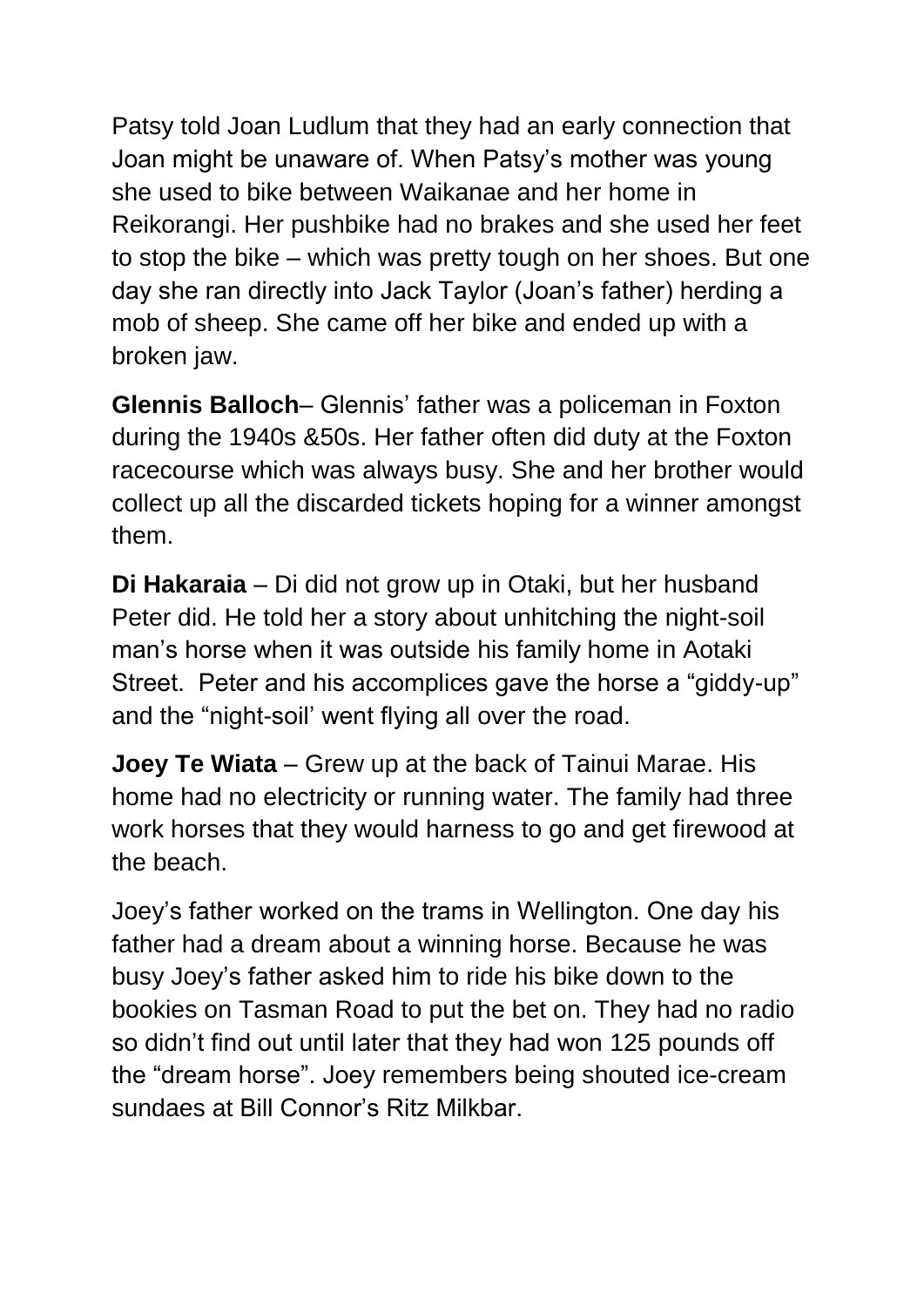When Joe was young all the hotels in Ōtaki (including The Central) had stables and there were numerous trainers with stables as well, including George Salt on the corner of Aotaki and Temuera Streets

Joey also recalled his son, Joseph, being caught out once for skipping from school. Joey picked up the newspaper one morning to find a front-page photo of Joseph at the races reading the form guide.

## **General discussion about people involved in the horse industry in Otaki:**

- Jimmy Diddum
- George Walton
- Mick Preston was a trained based on Freemans Road. Kaye Carkeek recalled his apprentices drinking her milk that had been delivered to the letterbox.
- Sam Bryce was also based on Freemans Road.
- Wally McKeown had the stables on the corner of Aotaki and Kirk Street which were later owned by Ken Thompson (now the site of Ian Peter Way).
- Clem Bowry Well-known jockey and a trainer. Rode for George Walton. Had stables on Rahui Rd hill.
- Sonny Enoka trained horses on Convent Road.
- Bill Calder from the Railway Hotel had a successful horse the raced in Australia.
- George Walton had two great horses Commanding and Castlerae. Commanding was sold to America.
- Noel Eastwood originally from the South Island he was New Zealand's shortest jockey when he rode in the 1950s and 60s. Local kids liked to wrestle with him.
- Doug Debreceny who had the Ideal Tearooms also owned horses and travelled with them.